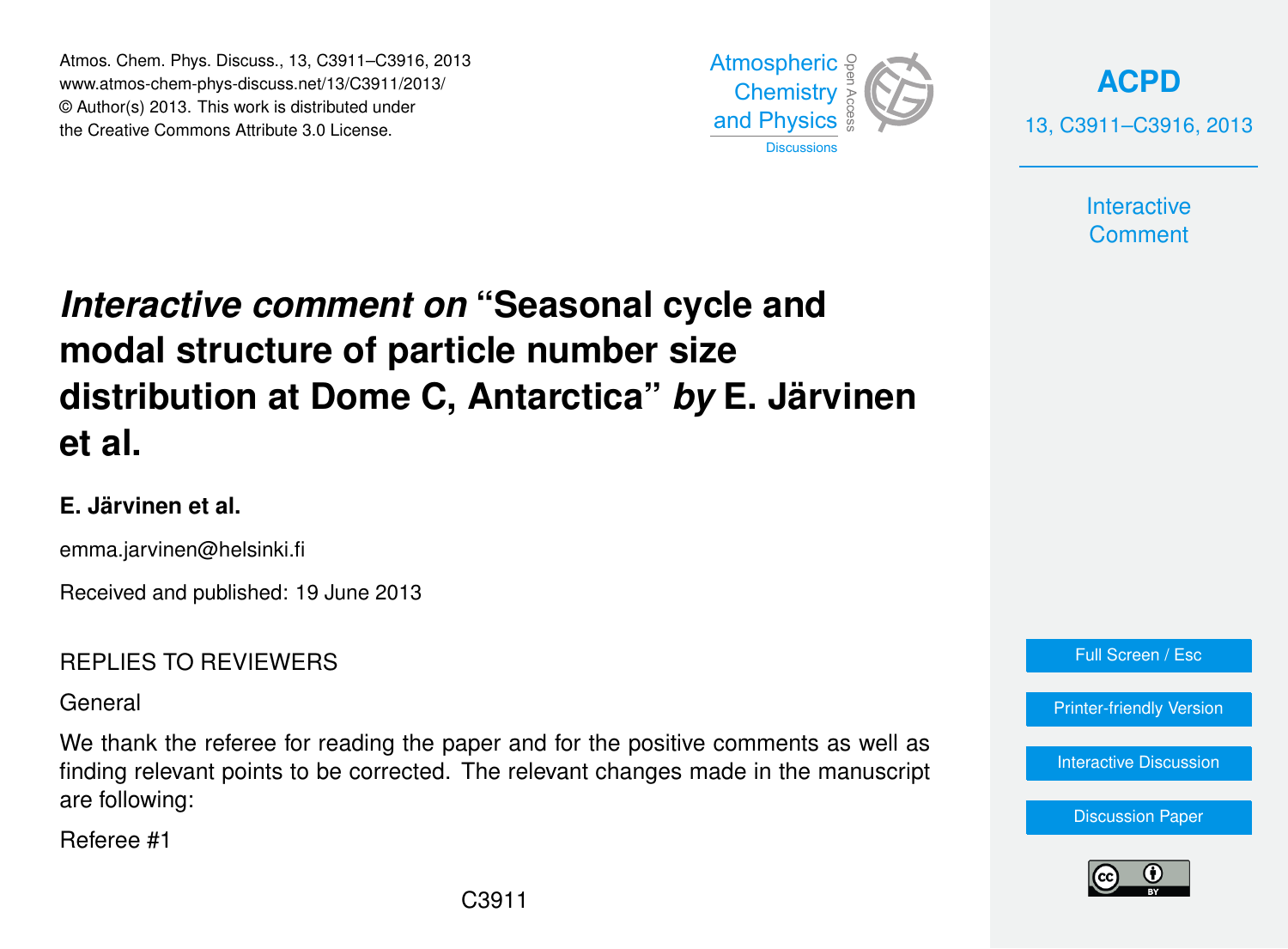1) We addressed the origin of the nucleation mode particles by adding a chapter 3.4 Origins and atmospheric pathways of particles reaching Dome C during nucleation events. More detailed source analysis will be a subject of a future paper when a longer datasets from the site will be available. As referee #1 pointed out, we also addressed the possible downward mixing of free tropospheric air by calculating trajectories for different heights. When it comes to the issue of ruling out local contamination, we are fairly certain that our treatment of ruling out contaminated wind sectors and too low wind speeds events was adequate to exclude local contamination reaching the measurement instruments. We did some additional study of trajectories to make sure that the air masses have not circulated around the station before event and potentially causing emissions from the station to reach the measurement devices. According to the trajectory analysis in all of the days except on one day, the trajectories are coming far from the station, bringing contamination free air to the station. We also added new chapter to the method section to describe, how we calculated the back-trajectories.

#### Referee #2

2) As referee #2 pointed out, we added interpretation of our results by adding the new chapter of back-trajectory analysis described above. In additional we added a paragraph in conclusions, where we compared the annual cycle of natural arctic aerosol particles to annual cycle of more polluted arctic particles.

3) We rechecked all the new particle formation events and excluded more events from the analysis. Now we report 60 natural new particle formation events and excluded 21 events. We also remade figure 7.

Detailed answers to reviewers' comments

Referee #1

Page 5735, chapter 2.2.3; figure 9 and table 3: Regarding figure 9, a comparison of the results derived from two different growth rate calculation methods showed tremendous

# **[ACPD](http://www.atmos-chem-phys-discuss.net)**

13, C3911–C3916, 2013

**Interactive Comment** 

Full Screen / Esc

[Printer-friendly Version](http://www.atmos-chem-phys-discuss.net/13/C3911/2013/acpd-13-C3911-2013-print.pdf)

[Interactive Discussion](http://www.atmos-chem-phys-discuss.net/13/5729/2013/acpd-13-5729-2013-discussion.html)

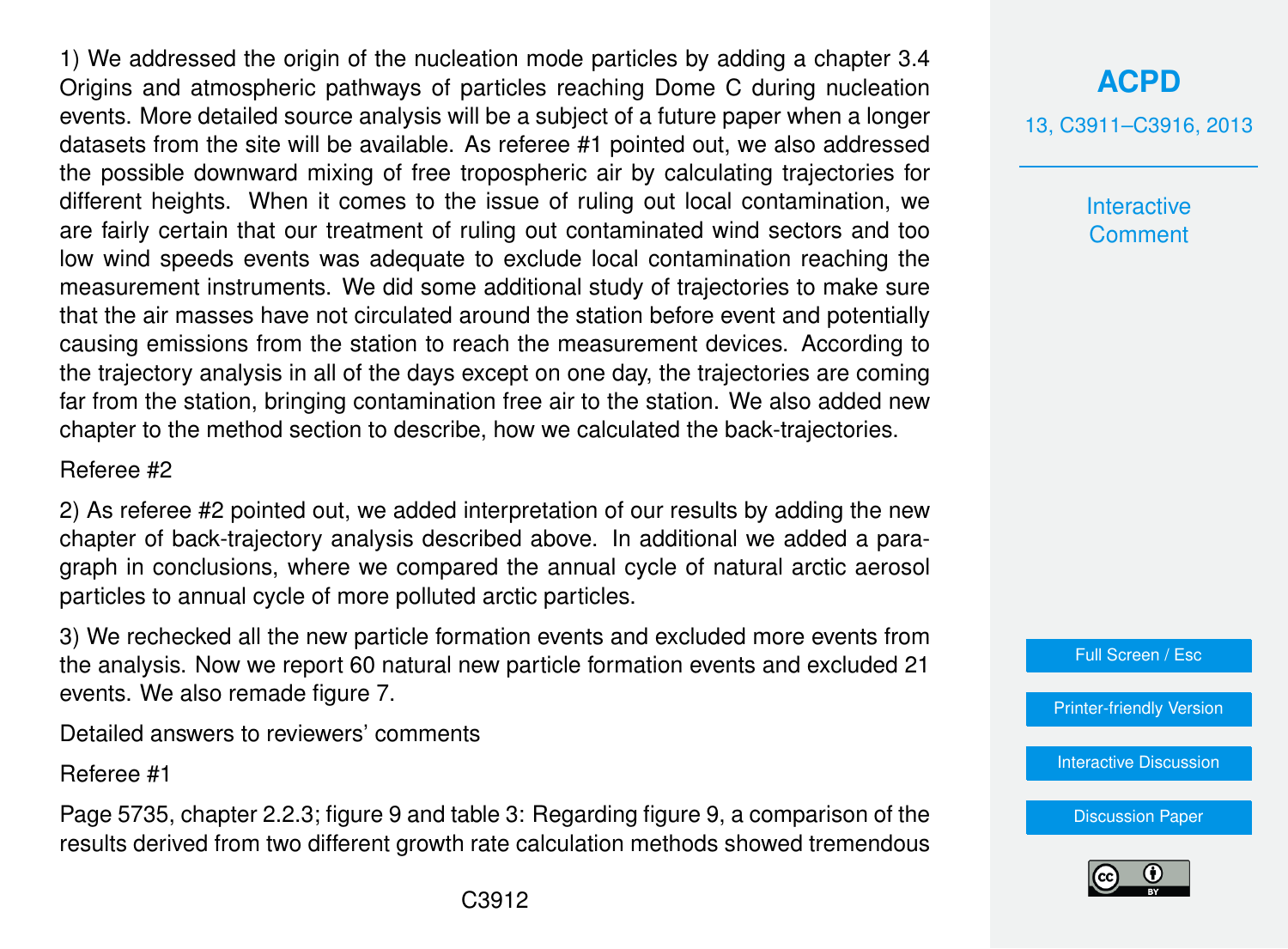discrepancies (here: 2.3 nm/h compared to 14.1 nm/h). Please describe in more detail your criteria preferring from case to case a particular method.

In figure 9, the two derived growth rates describe the growth of the mode in two different size classes. In the smaller sizes the growth is more rapid, 14.1 nm/h, but when the nucleated particles reach larger sizes, the growth slows down to 2.3 nm/h. We tried to determine the growth rate of particles under 25 nm with both methods (Hirsikko et al. (2005) and using mean diameter), but the method using mean diameter was not able to fit mode under 20 nm, but the growth rate derived with this method was used to represent the size class between 25-100 nm. In general our methods are limited to derive growth rates from the type of events observed at Antarctica, which means that the errors in our growth rates can be large. The figure capitation in figure 9 is somewhat misleading and was corrected.

Page 5738, lines 22-29 and page 5739, lines 1-14: It should be mentioned that impactor measurements by Udisti et al. were done outside on the roof of the building, while the DMPS was installed inside the (certainly heated) building. Thus I surmise that impactor samples refer to ambient relative humidity (provided the impactor was not heated) in contrast to the DMPS data reflecting the size distribution of (bone-) dry aerosol.

The main point of the lines the reviewer refers to is really just to estimate the order of magnitude of the DMPS-derived volume and mass concentration by comparing it with some relevant numbers published from the site. The difference in the RH on the roof and in the DMPS does not change the conclusion. The higher RH in the impactor on the roof just moves the size distribution somewhat towards larger sizes but does not change the total PM10 mass concentration that was compared here with the DMPSderived mass concentration. In any case, we'll add some text to the related paragraph – highlighted below – so that it now reads:

... If it is assumed that the particle density is that of water, 1 g cm-3, the mass concen-

## **[ACPD](http://www.atmos-chem-phys-discuss.net)**

13, C3911–C3916, 2013

**Interactive Comment** 



[Printer-friendly Version](http://www.atmos-chem-phys-discuss.net/13/C3911/2013/acpd-13-C3911-2013-print.pdf)

[Interactive Discussion](http://www.atmos-chem-phys-discuss.net/13/5729/2013/acpd-13-5729-2013-discussion.html)

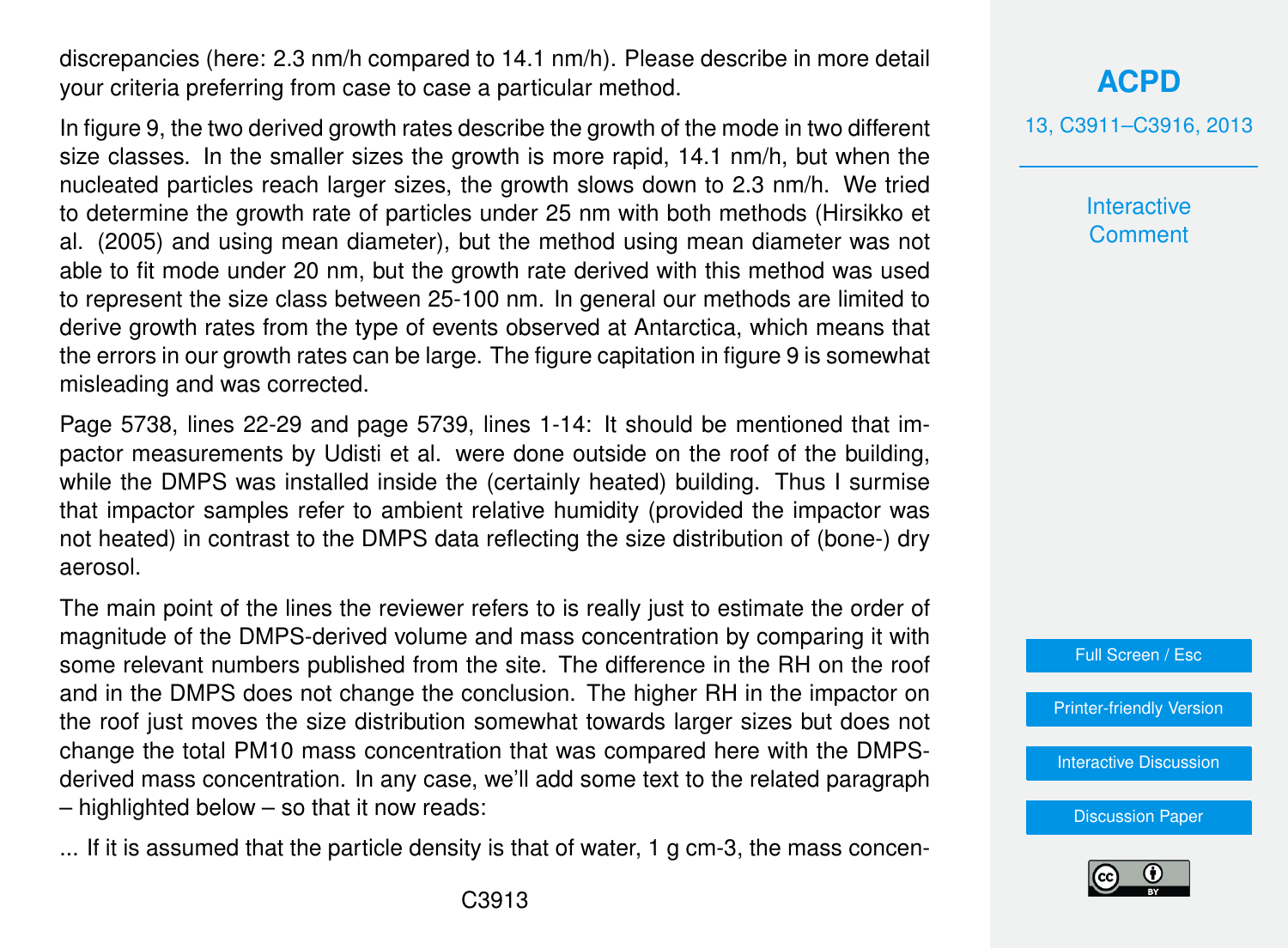trations were 103 ng m-3 and 21 ng m-3 in summer and winter, respectively. With the density of ammonium sulfate, 1.8 g cm-3, the concentrations would be 185 ng m-3 in summer and 38 ng m-3 in winter. It has to be noted here that the samplers of Udisti et al. (2012) were at ambient relative humidity whereas the DMPS sample air got warmer and thus drier when taken into the laboratory air. However, the difference in the RH on the roof and in the DMPS does not change the conclusion. The higher RH in the impactor on the roof just moves the size distribution somewhat towards larger sizes but does significantly not change the total PM10 mass concentration that was compared here with the DMPS-derived mass concentration. The above calculations show that the order of magnitude is the same but detailed comparison needs to be done for a period when both number size distributions and chemical sampling are conducted simultaneously.

Page 5743, lines 13-14 and page 5744, lines 9-18: Calculated growth rates appear astonishingly high, while particle formation rates are particular low. Given the low background particle concentrations, I would expect higher particle formation rates. As stated by the authors, realistic H2SO4 vapour concentrations could explain only a minor part of the growth rate. Do the authors have any ideas about the nature of the condensable gas(es) responsible for the observed particle growth?

More accurate understanding of the growth is not possible, because our measurement methods limit the lower detection limit of the newly formed particles to 10 nm. We could only speculate that the other condensable gases responsible for the growth could be organics, as stated in earlier research papers from Antarctica.

Figure 1: It would be reasonable to use smaller symbols in the third graph (like in the last one) to better distinguish the different traces.

We understand the point raised by the reviewer. The figure was modified according.

Figure 11: I am not really sure whether I understood this plot correctly: I am surprised that your statistics software package generates box-plots in case of a sample size of

## **[ACPD](http://www.atmos-chem-phys-discuss.net)**

13, C3911–C3916, 2013

**Interactive Comment** 

Full Screen / Esc

[Printer-friendly Version](http://www.atmos-chem-phys-discuss.net/13/C3911/2013/acpd-13-C3911-2013-print.pdf)

[Interactive Discussion](http://www.atmos-chem-phys-discuss.net/13/5729/2013/acpd-13-5729-2013-discussion.html)

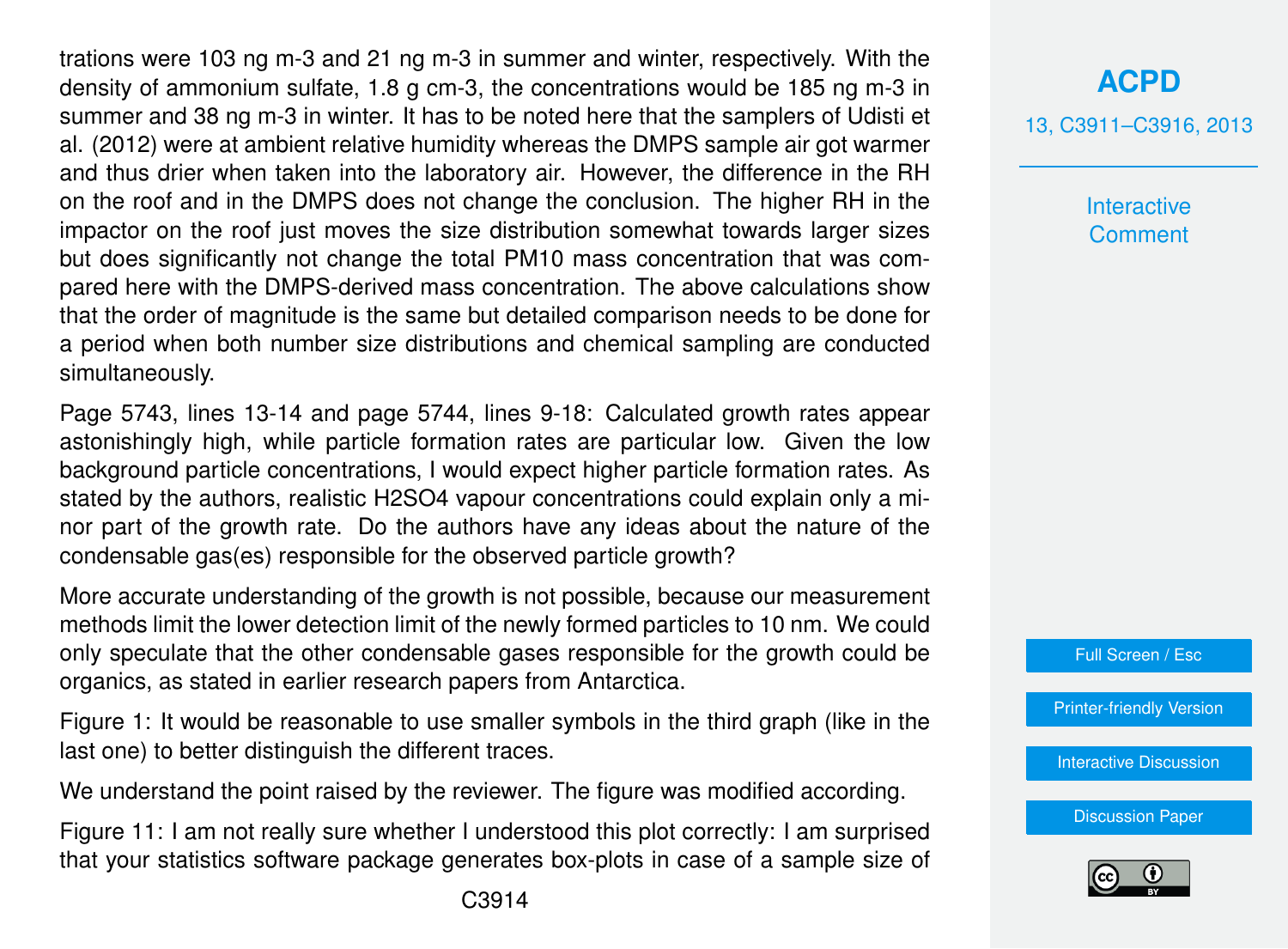just 2! Anyway, to me this does not make much sense. I suggest simply plotting all measured values for each season in the diagrams. This would be a reasonable presentation.

The figure was modified in such fashion that the box-plots are replaced by showing all the values of growth rates and the median growth rate.

#### Referee #2

Authors use modal fitting procedure. It is not clearly stated in text, but I assume that each size distribution was fitted. With respect to very low aerosol number concentrations, what was the counting statistics error for individual bins and how that could influence fitting results and growth rate calculations? Purely visually I doubt that authors can present growth rates in nm with one decimal precision.

We added error estimates for calculated growth rates. The errors in growth rates were determined as a standard error of the fit to the diameter, time – data. During new particle formation events the concentration of particles is clearly over the noise level, so the counting statistical error has not markedly effect on the growth rate.

Besides DMPS, was there also condensation particle counter measuring aerosol number concentration to which the size distribution integral number can be compared?

No, unfortunately there was only the DMPS for the total number concentration. This undoubtely increases the uncertainty of the results since we cannot calculate the degree of closure between two independent measurement methods. We have now added this to the manuscript.

Chapter 2.2.4 is just repetition from earlier published papers and can be excluded.

We disagree to this and think that it is useful to find the formulas in the method section, rather than have to search them from reference papers.

Page 6, line 21: How many events were actually excluded?

**[ACPD](http://www.atmos-chem-phys-discuss.net)**

13, C3911–C3916, 2013

**Interactive Comment** 

Full Screen / Esc

[Printer-friendly Version](http://www.atmos-chem-phys-discuss.net/13/C3911/2013/acpd-13-C3911-2013-print.pdf)

[Interactive Discussion](http://www.atmos-chem-phys-discuss.net/13/5729/2013/acpd-13-5729-2013-discussion.html)